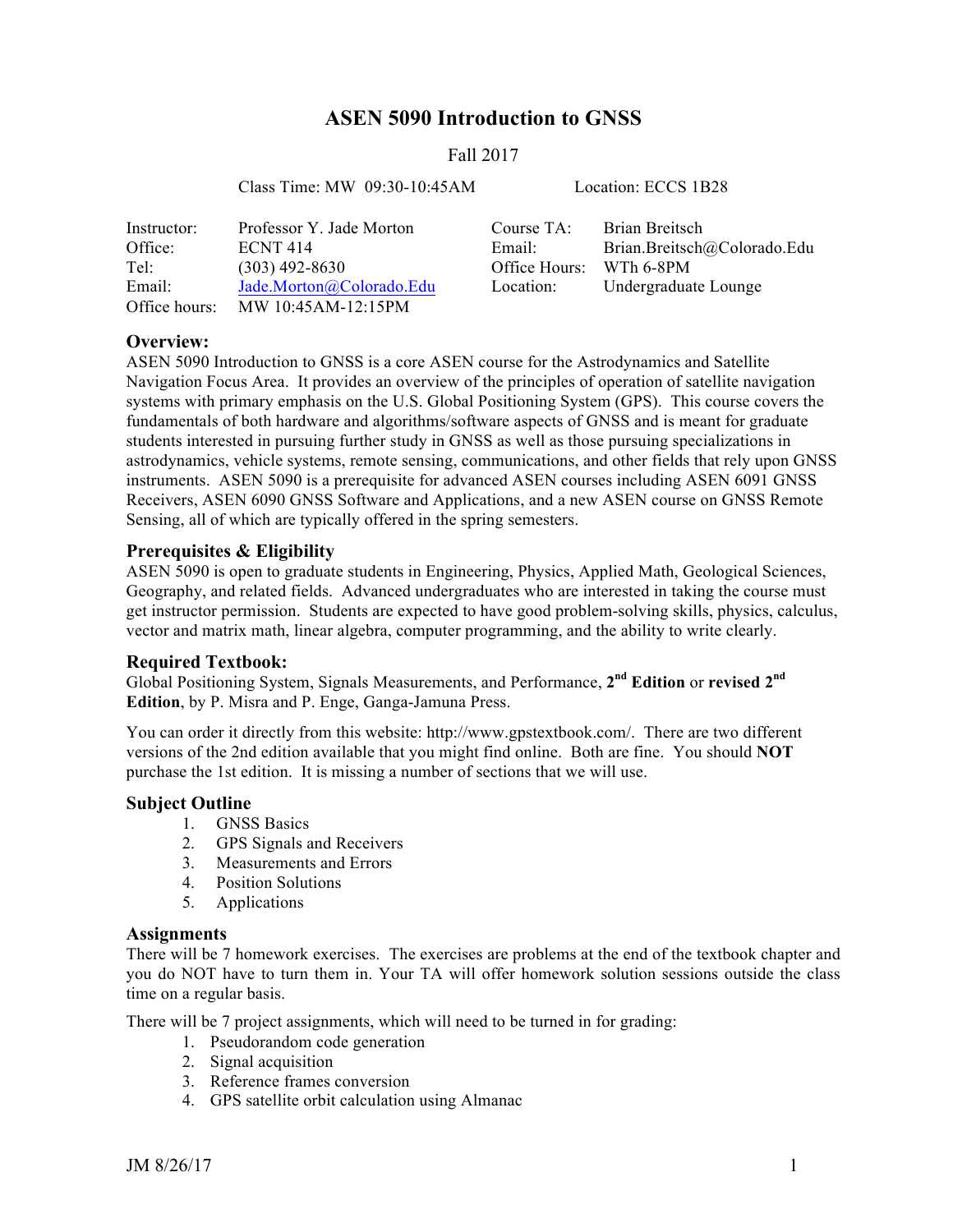- 5. Ionosphere TEC estimation
- 6. Troposphere delay modeling
- 7. Position, velocity, and time solutions

Collaboration is permitted on project assignments. This means that you may discuss the means and methods for solving problems and even compare answers, but you are not free to copy solutions from classmates or from Internet resources. The work that you turn in must be your own--copying is not allowed for any assignments. Students who are caught copying any portion of an assignment will be reported for violation of honor code and may incur both academic and non-academic sanctions.

For each assignment, student will turn in a report and software codes by a marked deadline that is the same for on-campus students and online distance learning students. Late assignments are not accepted except under extenuating circumstances such as a school closure, sudden illness, or unexpected critical work-related deadline. If such an event occurs, you are expected to contact the instructor immediately by phone or email. If you know in advance that you will not be on campus for a due date, you may submit your assignment via D2L or to the TA any time prior to the due date.

# **Final Project**

There will be one final team project. Each team will consist of 4 students. Each team will collect raw GPS receiver measurements and ephemeris over an extended time period; implement navigation processing algorithms to compute receiver position, time, and velocity, apply error correction techniques to generate meter-level accuracy solutions. Each team will submit a report and give a presentation on the project.

## **Exams**

There will be one in-class midterm exam and 4 quizzes. Any type of collaboration or copying on an exam/quizzes constitutes cheating and will result in an F for the course. An honor code violation or accusation report will be filed.

# **Grading Policy**

Grades on individual assignments and for the overall course are set based on the following criteria:

- A/A-: Demonstrates superior understanding of the material beyond the course requirements, excellent technical work
- B+/B: Demonstrates comprehensive understanding of the material, strong technical work.
- B-: Demonstrates adequate understanding of the material, complete technical work.
- C: Demonstrates barely adequate understanding of the material and minimally sufficient technical work
- D: Poor technical work
- F: Unsatisfactory performance

Grades are allocated as the following:

| Project assignments | 60%  |
|---------------------|------|
| Final project       | 15%  |
| Midterm Exam        | 15%  |
| Quizzes             | 10%  |
| Total               | 100% |

# **Distance Learning Students**

For distance learning students, the Zoom meeting ID for virtually join this class synchronously is: 375- 358-295. You can get connected via three means:

- Join via web browser: https://cuboulder.zoom.us/j/375358295

- Join via Zoom app (using meeting ID)

- Join via phone: 1-646-558-8656 or 1-408-638-0968

if you need help with getting Zoom up and running, please visit the following link:

http://www.colorado.edu/oit/services/conferencing-services/web-conferencing-zoom